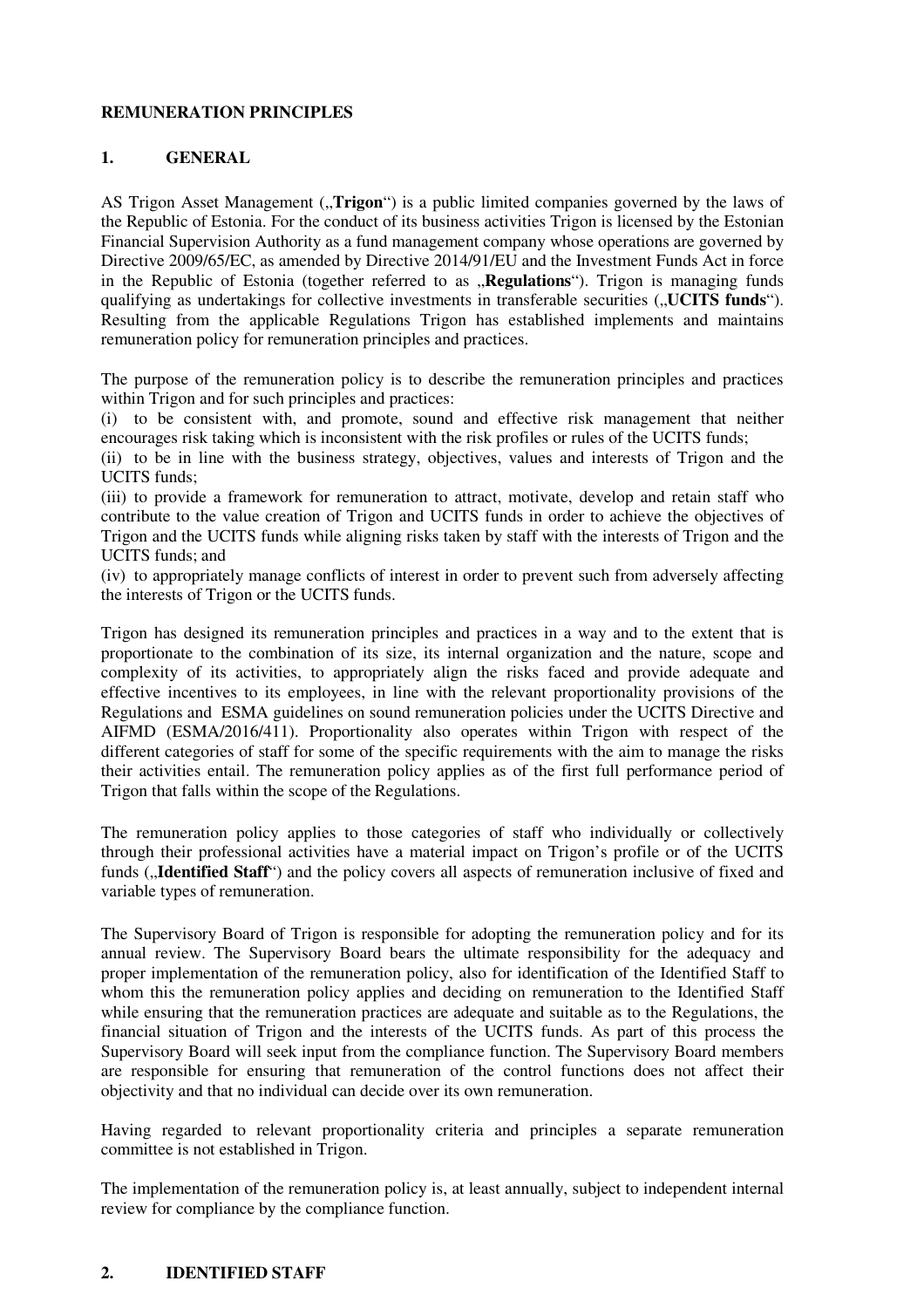The Identified Staff comprises of:<br>1 Senior management such

Senior management such as the members of Management Board;

2. Risk takers such as fund managers;

3. Employees in control functions such as employees responsible for risk and compliance functions;

4. Staff members receiving total remuneration that falls within the remuneration bracket of senior management and risk takers whose professional activities have a material impact on the risk profiles of Trigon or of the UCITS funds.

Members of the Management and Supervisory Board do not receive separate compensation for their services in the governing bodies.

## **3. GUIDELINES FOR REMUNERATION**

When deciding on remuneration practices for the Identified Staff members the following objectives are followed:

A proper balance of variable and fixed remuneration;

Adequate practices for measurement of performance;

A structure of variable remuneration to ensure it makes the best possible attempt to align remuneration with proper risk management and interests of Trigon and UCITS funds.

The remuneration package is divided into:

**a) Fixed remuneration** on a monthly basis in the form of base salary and one or more non-pay benefits. Fixed salary intends to provide consistent cash-flow to the Identified staff and aims to promote a long-term relationship between the Identified staff and Trigon. Fixed remuneration is set on individual basis with consideration to the role of the individual, including responsibility and position profile, achievements, qualification and expertise and market standards in respect of the relevant positions. Trigon takes into account that fixed and variable components of total remuneration should be appropriately balanced. The fixed component represents a sufficiently high proportion of the total remuneration to ensure that the variable component of the remuneration can be operated in a fully flexible manner, including the possibility of there being zero variable remuneration in a particular year.

**b**) **Variable remuneration**. Trigon operates discretionary annual variable remuneration arrangements to certain categories of its employees to honor and encourage value creation for Trigon and UCITS funds through results as well as behavior. Paying variable remuneration is based on a combination of assessing:

- the performance of the individual (including qualitative and quantitative criteria);
- the fee generation of the products and business unit or UCITS funds concerned;
- the overall results and financial situation and stability of Trigon and UCITS funds.

Relevant financial (quantitative) and non-financial (qualitative) criteria is taken into account when assessing individual performance. The appropriate combination and balance between the quantitative and qualitative criteria depend on the tasks and responsibilities of the Identified Staff member. The assessment period for the Identified Staff member's performance takes place annually. After the assessment period Trigon decides on variable remuneration component for relevant Identified Staff members (award process).

The remuneration level of Identified Staff in the control functions should allow Trigon to employ qualified and experienced personnel in these functions and is not linked to the performance of the investment teams that they support. The investment teams are not involved determining the remuneration of the Identified Staff in the control functions. The Identified Staff engaged in control functions are compensated according to the achievements of their objectives linked to their functions in addition to the management company wide business result criteria.

Quantitative financial measures to be used with regards of variable remuneration are based on the fee generation of the UCITS funds that the respective person is managing or supporting. Fee generation of the UCITS funds depend on raised assets and alpha generation of the products. Qualitative measures include experience in the sector and help provided in servicing the clients and